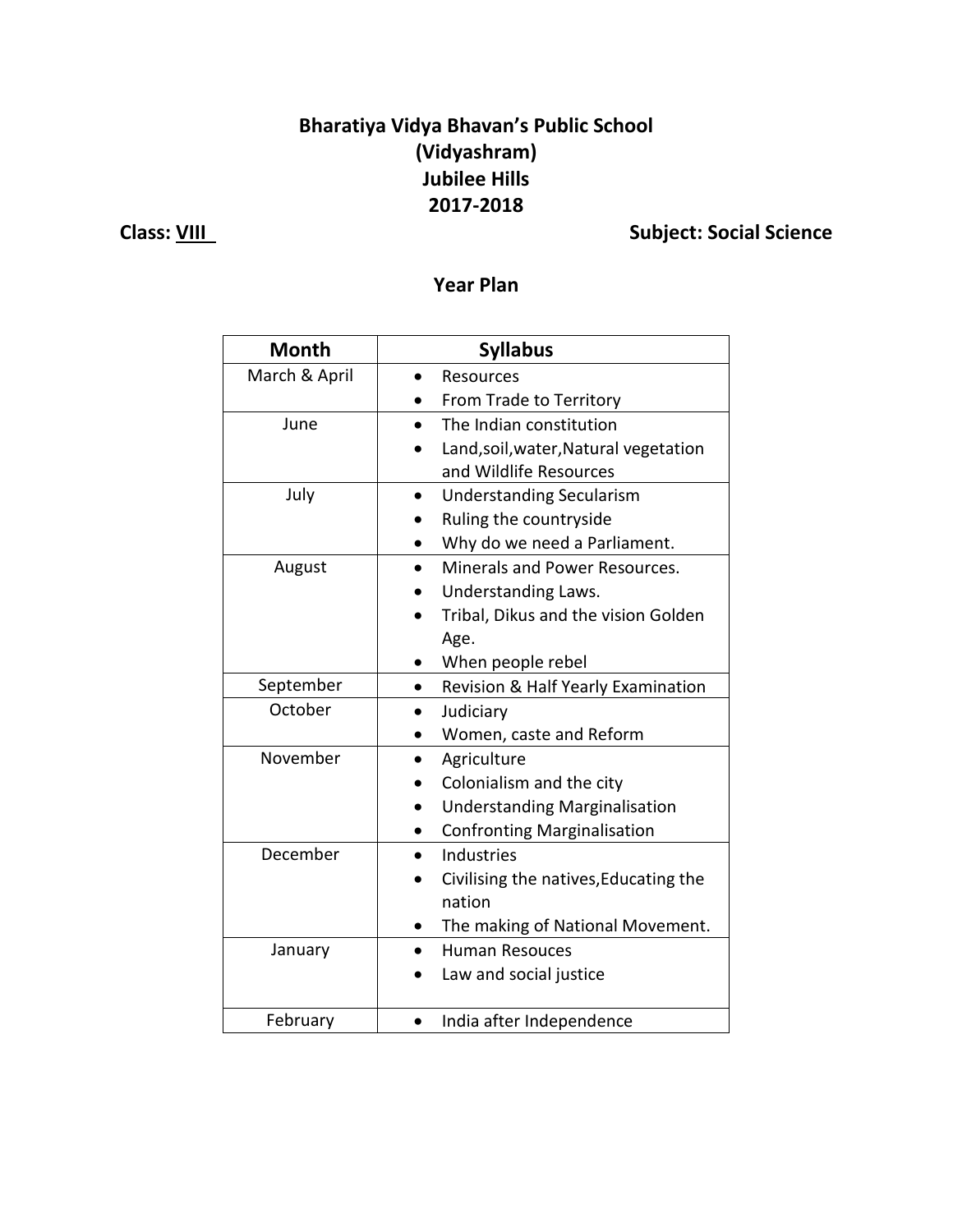| <b>Type of Assessment</b> | <b>Syllabus</b>                                 |
|---------------------------|-------------------------------------------------|
| Periodic test 1           | Resources (geo)                                 |
|                           | The Indian Constitution (civ)                   |
| Periodic test 2           | Land, Soil, Water, Natural Vegetation           |
|                           | And Wlidlife (geo)                              |
|                           | From Trade to Territory (hist)                  |
| Half-Yearly examination   | Resources (geo)                                 |
|                           | Land, Soil, Water, Natural Vegetation           |
|                           | And Wlidlife (geo)                              |
|                           | Minerals and Power Resources (geo)              |
|                           | From Trade to Territory (hist)                  |
|                           | Ruling the countryside (hist)                   |
|                           | Tribes, Dikus and vision of Golden<br>age(Hist) |
|                           | When People Rebel(hist)                         |
|                           | The Indian Constitution (civ)                   |
|                           | Understanding Secularism (civ)                  |
|                           | Why do we need a Parliament (civ)               |
|                           | Understanding Law. (civ)                        |

# **Term I syllabus for Assessment**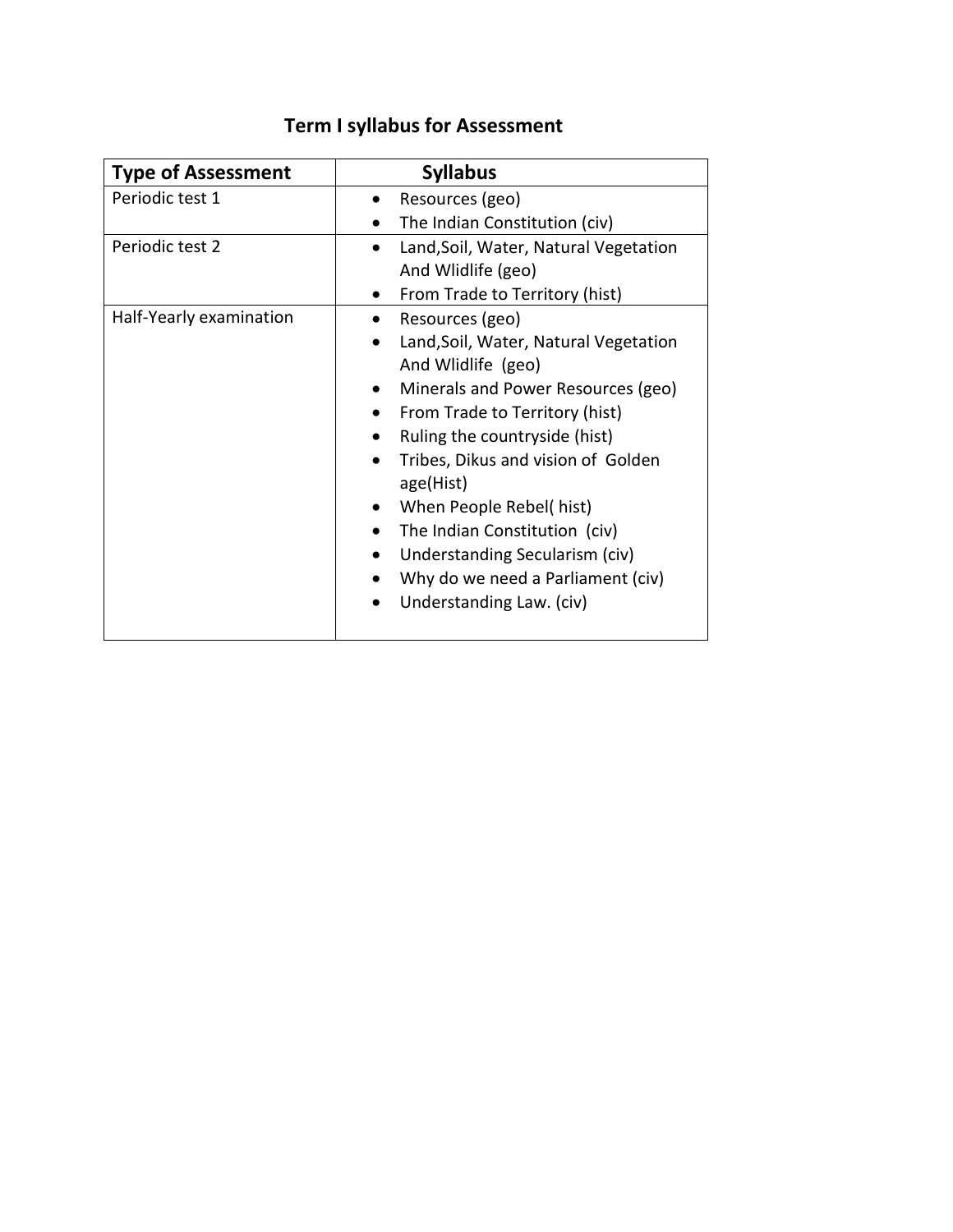# **Term II syllabus for Assessment**

| <b>Type of Assessment</b> | <b>Syllabus</b>                                                                                                                                                                                                                                                                                                                                                                                                                                                                                                                                                                                  |
|---------------------------|--------------------------------------------------------------------------------------------------------------------------------------------------------------------------------------------------------------------------------------------------------------------------------------------------------------------------------------------------------------------------------------------------------------------------------------------------------------------------------------------------------------------------------------------------------------------------------------------------|
| Periodic test 3           | Judiciary (civ)<br>Civilising the natives, Educating the nation<br>(hist)                                                                                                                                                                                                                                                                                                                                                                                                                                                                                                                        |
| <b>Revision test</b>      | Understanding Marginalisation (civ)<br>$\bullet$<br>Agriculture. (geo)                                                                                                                                                                                                                                                                                                                                                                                                                                                                                                                           |
| Annual examination        | Colonialism and the city (hist)<br>$\bullet$<br>Civilising the natives, Educating the nation<br>(hist)<br>The Making of National Movement(hist)<br>$\bullet$<br>India after Independence(hist)<br>$\bullet$<br>Agriculture (geo)<br>Industries(geo)<br>Human Resources(geo)<br>$\bullet$<br>Judiciary (civ)<br>$\bullet$<br>Understanding Marginalisation (civ)<br>$\bullet$<br>Confronting Marginalisation (civ)<br>Law and Social Justice (civ)<br>When people Rebel(hist) (Term I syllabus)<br>Resources (geo)<br>(Term I syllabus)<br>Why do we need a parliament (civ)<br>(Term I syllabus) |